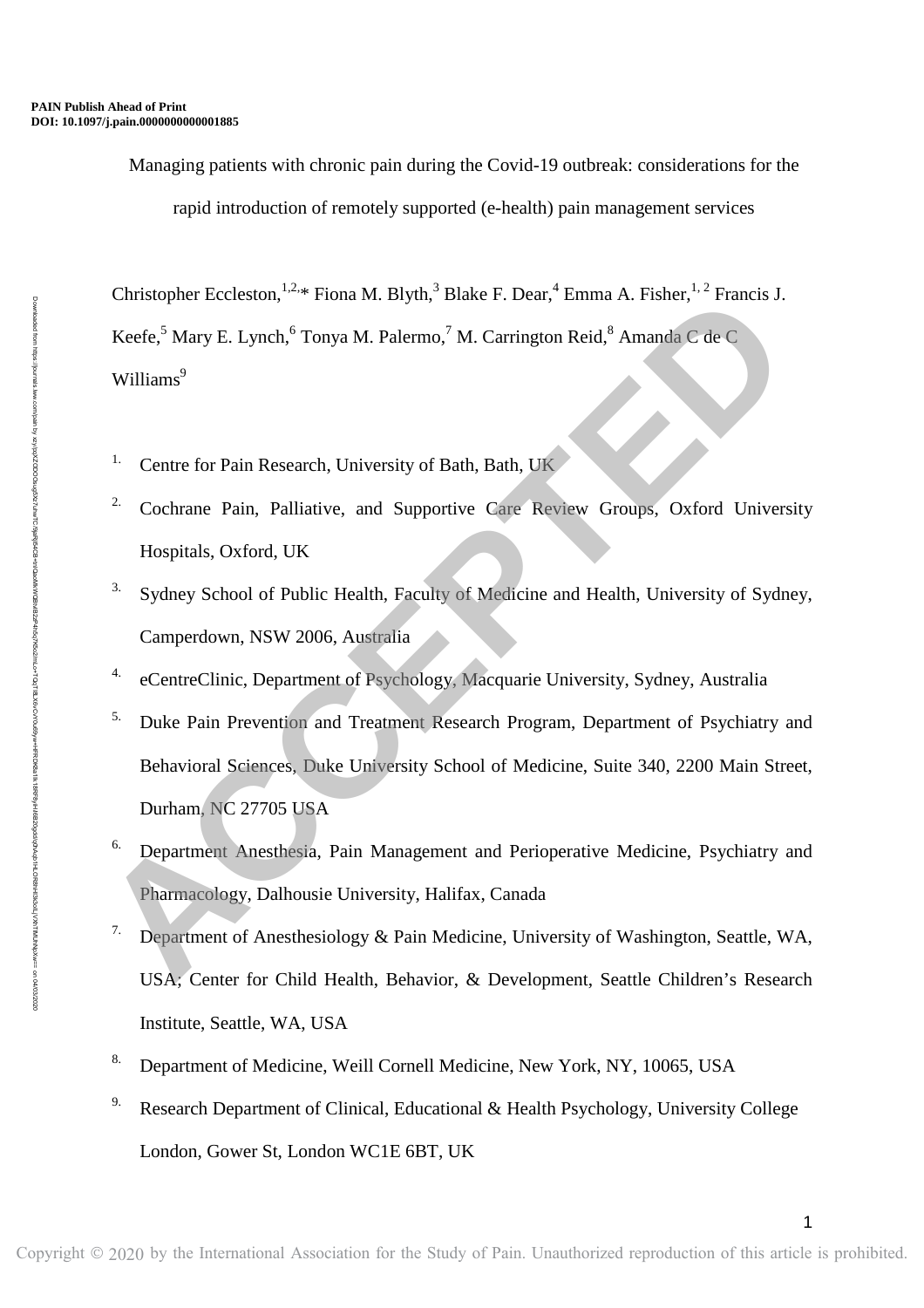\*Corresponding author: Christopher Eccleston, Centre for Pain Research, University of Bath, Claverton Down, Bath, BA2 7AY, U.K. [c.eccleston@bath.ac.uk] Word count: **2000** 

Key words: Covid-19, chronic pain, eHealth, telemedicine

#### **Introduction**

Across the world pain treatment centres have closed their doors. Due to the Covid-19 pandemic, healthcare providers are abruptly changing their care delivery to protect patients and staff from infection, and to reallocate resource towards the greatest acute needs. Elective, routine, and non-emergency casework has stopped in secondary and tertiary centres, while in primary care, patients are requested to stay away or 'socially distance', and in residential care facilities and hospices, strict isolation and separation protocols have been introduced.

Before the Covid-19 pandemic, telemedicine and eHealth approaches were being developed and tested in a gradual fashion with many studies focusing on lessons learned and barriers to using digital solutions. <sup>3,36,51</sup> Overnight, however, treating or supporting people with nonurgent and long-term conditions at a distance from healthcare providers has become imperative. These immediate changes are happening across healthcare systems. Telemedicine is being used to demand-manage the flow of patients with respiratory distress accessing emergency departments, <sup>24</sup> video consultation is being introduced in multiple settings; <sup>22</sup> and using social media is being discussed positively for its potential to direct people to trusted resources, to counteract misinformation, and to provide psychological first aid. **<sup>35</sup>** Key words: Covid-19, chronic pain, eHealth, telemedicine<br> **Access** the world pain treatment centres have closed their doors. Due to the Covid-19<br>
pandemic, healthcare providers are abruptly changing their care delivery to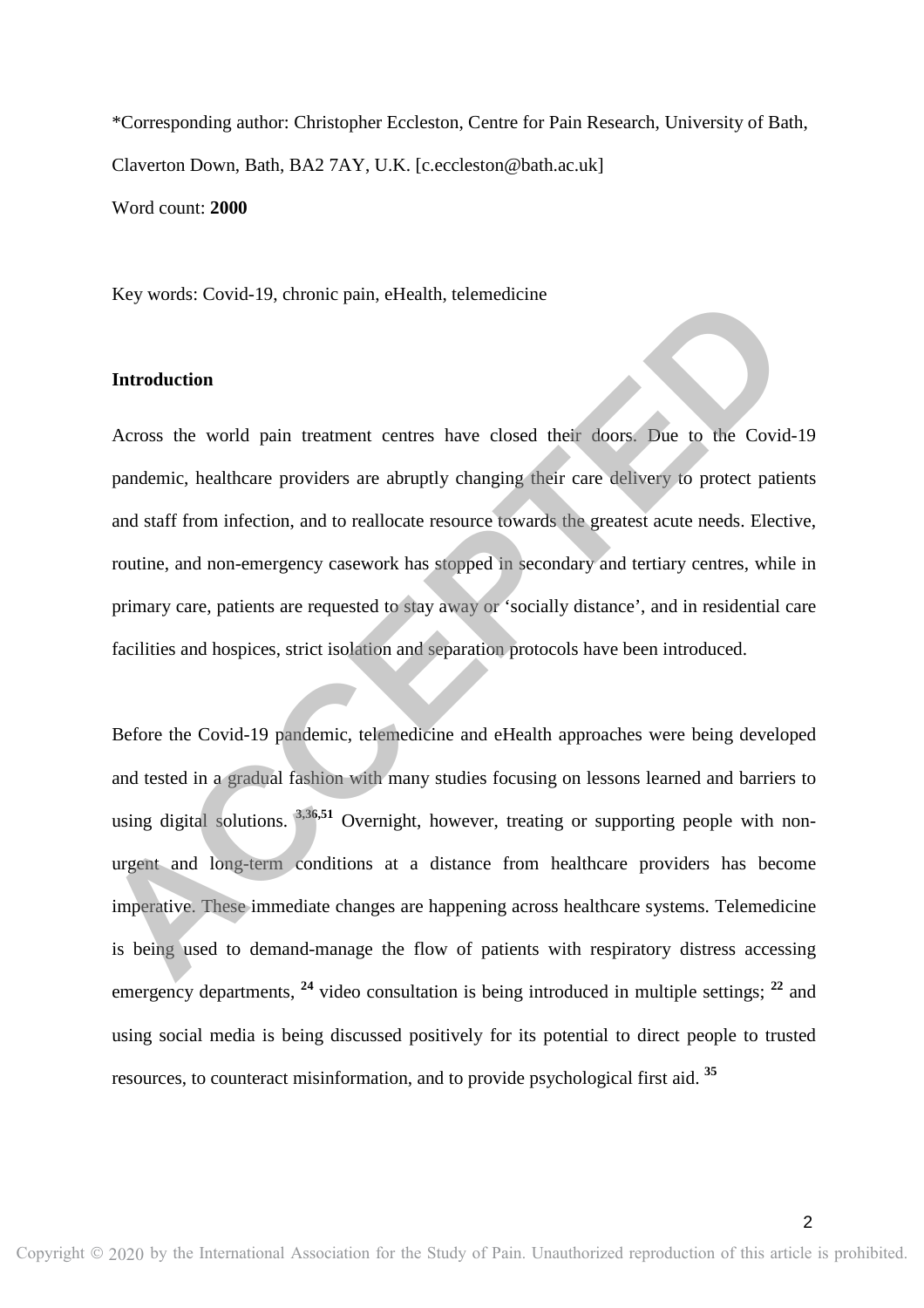Pain management providers face the challenge of delivering face-to-face service through different modes. Fortunately, there is a rich stream of research and clinical experience in the use of different technological solutions. Table 1 provides a summary of the definitions and terminology in use.

We consider four related factors to help guide healthcare professionals caring for patients with chronic pain: (i) the public health consequences of Covid-19 for patients with pain; (ii) the consequences of not treating these patients for the unknown duration of this pandemic; (iii) options for remote assessment and management; and (iv) clinical evidence supporting remote therapies. Finally, we provide guidance for those attempting to rapidly transition to remote care with technology, and discuss the lessons for the future of the pain treatment centre. We consider four related factors to help guide healthcare professionals caring for patients with<br>chronic pain: (i) the public health consequences of Covid-19 for patients with pain; (ii) the<br>consequences of not treating t

## **1. Public health considerations**

Pain prevention and control – particularly for chronic pain – will inevitably be disrupted by the Covid-19 pandemic. Diversion of resources will be planned (e.g., cancelling elective surgery and outpatient procedures for chronic disease management) and unplanned (e.g., medication shortages due to panic buying and inaccessibility of remaining healthcare options during movement restrictions). Longer-term, healthcare workers are likely to be at higher risk of lasting psychological morbidity based on evidence from the 2002-03 SARS epidemic*.*  **32**

The effect of the pandemic on pain burden will be differentially distributed across and within populations, depending on population characteristics emerging as determinants of the pandemic, including older age, population density, socio-economic gradient, smoking prevalence, levels of chronic disease morbidity, availability of diagnostic testing and access to health care. Some of these characteristics are also associated with higher levels of chronic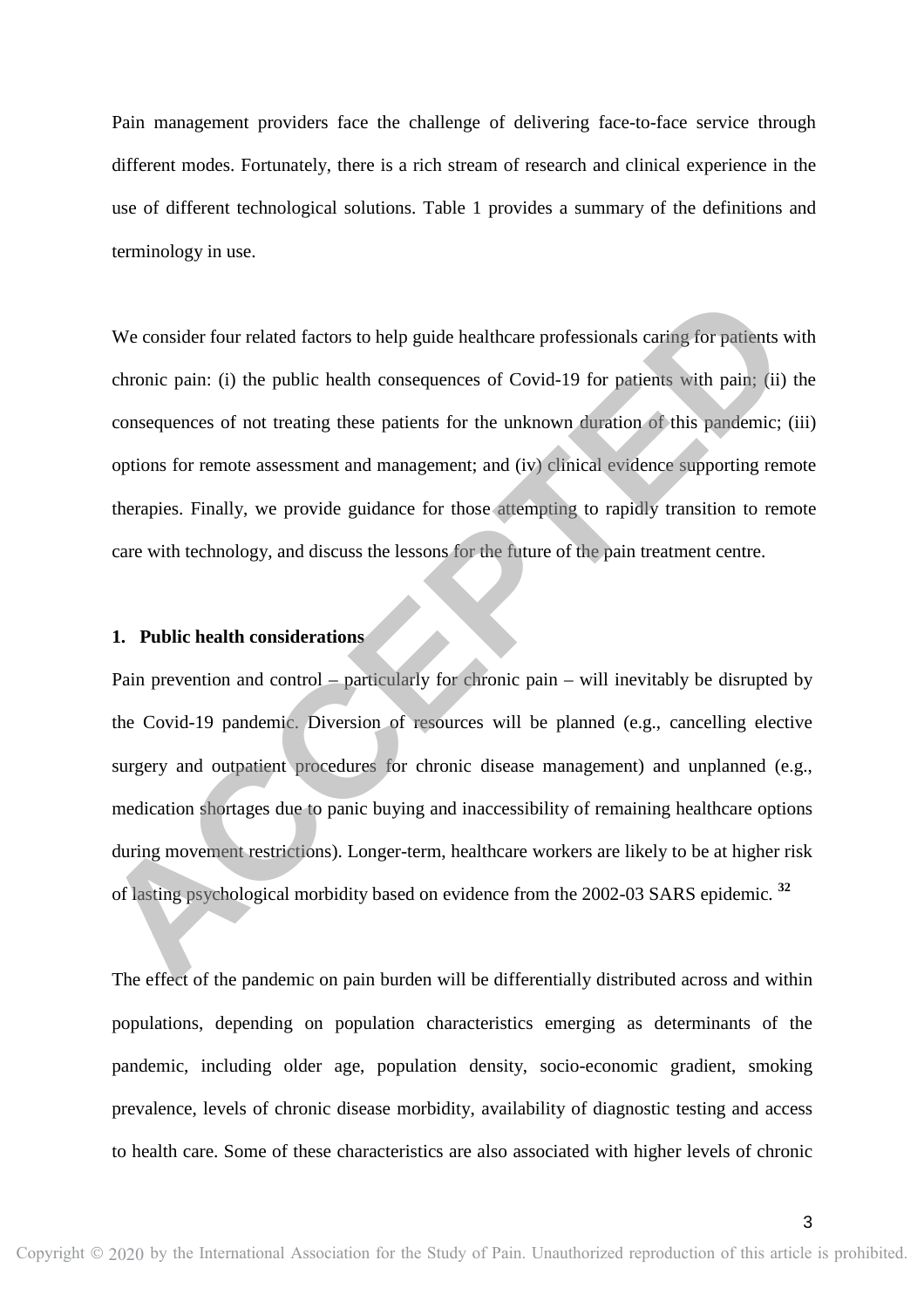pain prevalence and burden (e.g., older age, socio-economic status, smoking prevalence, chronic disease comorbidity, and access to health care). **<sup>5</sup>** Therefore, populations with higher existing pain burden are more likely to experience higher incidence of Covid-19 infections, greater disruption to their usual healthcare access, and worse downstream consequences of abruptly altered health care. In addition, some at-risk population subgroups also have poor access to technologies used in remote care. **<sup>48</sup>**

Prevention of chronic pain within populations currently depends on best practice management of acute pain and early recognition of the risk of progression to chronic pain. <sup>6</sup> Drivers of acute pain burden include injury-related pain and treatment-related pain (e.g., following surgery). Social isolation measures will directly influence the number and type of injuries experienced within populations (e.g., fewer road traffic and workplace accidents, increases in conflict/interpersonal violence, and domestic injuries). Changes in the overall volume and type of surgery (more emergency and high acuity elective surgery) are occurring as health systems pivot to respond to the pandemic. Preventing chronic pain is complex at the best of times, but in a global health pandemic, risk factors for pain morbidity and mortality will be magnified. abruptly altered health care. In addition, some at-risk population subgroups also have poor<br>access to technologies used in remote care, <sup>48</sup><br>Prevention of chronic pain within populations currently depends on best practice<br>

## **2. Not treating chronic pain**

The high prevalence of chronic pain risks inuring us to suffering; one can easily mistake common for trivial. When people with chronic pain are denied assessment and treatment, their condition can worsen significantly; spontaneous recovery is rare. People living with chronic pain have the largest global morbidity, measured by years lived in disability. **<sup>44</sup>** People waiting for assessment often report severe levels of pain that interfere with their ability to function, and reports of severe pain are associated with more severe levels of depression in 50%, and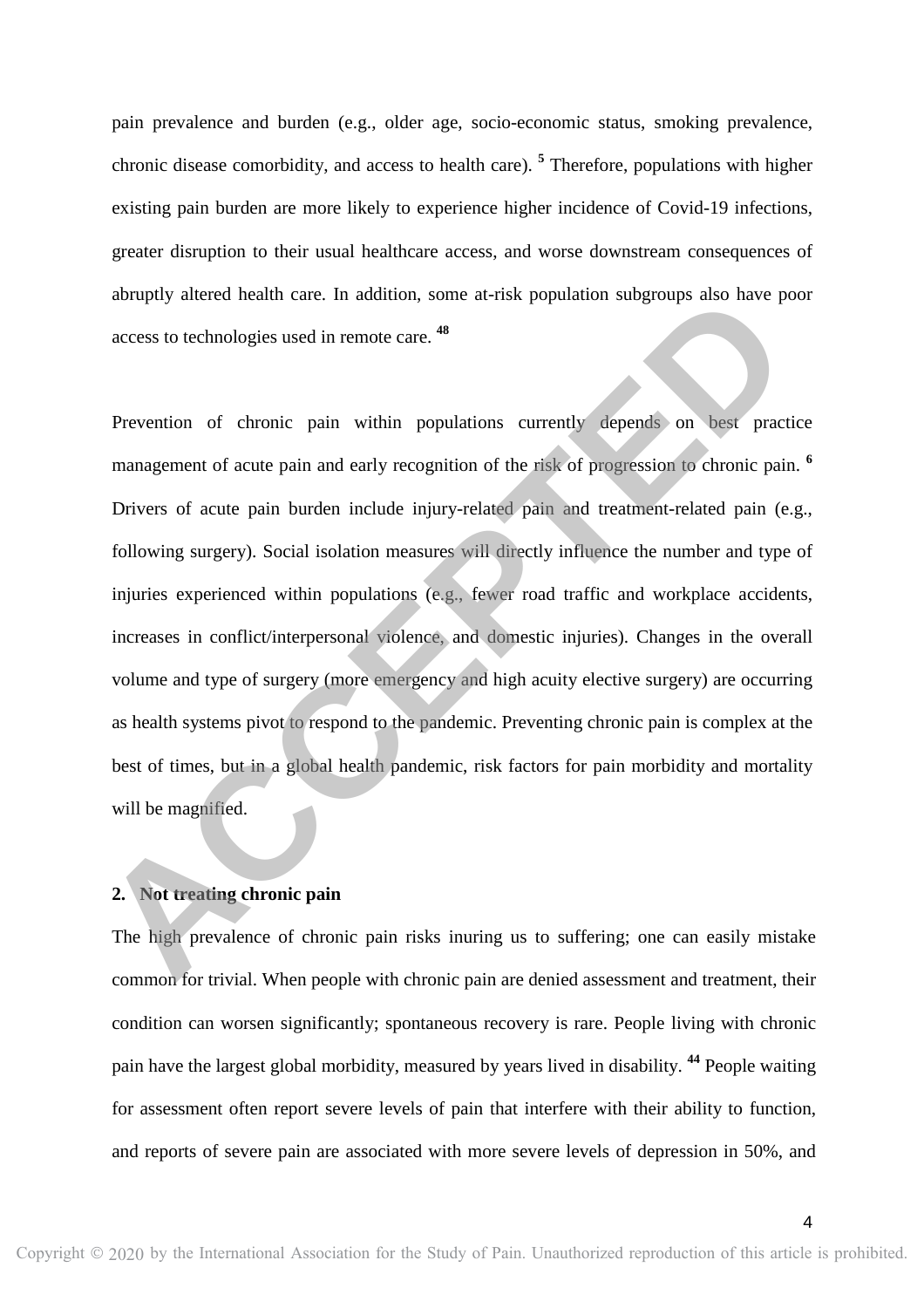suicidal thinking in 34.6%. **<sup>8</sup>** Children and adolescents also report high symptom burden when awaiting evaluation. **<sup>43</sup>** Further, people waiting over six months for assessment experience deteriorating health-related quality of life, increased pain, and increased depression. **<sup>29</sup>**

The risks of harm from under-treatment can be exacerbated further by the risk of harm from inappropriate treatment. In many countries, most notably the US and Canada, chronic pain management is practiced in the shadow of a crisis of the oversupply and overuse of opioids. **<sup>47</sup>** Given that best practice for prevention of opioid harms is unclear, referral to pain professionals for pain medicine management is common. **<sup>4</sup>** In the US, few pain clinics can care for high volumes of patients and referring everyone for opioid stewardship is unrealistic.<sup>10</sup> In North America, we already see an increase in serious mental health problems as some turn to illicit sources of opioids, while others suffer in silence.**<sup>23</sup>** Not treating chronic pain will have consequences for individuals, healthcare systems and providers in the shortand long-term, increasing quantity, severity, and complexity of need. The risks of harm from under-treatment can be exacerbated further by the risk of harm from<br>inappropriate treatment. In many countries, most notably the US and Canada, chronic pain<br>management is practiced in the shadow of

### **3. Distance assessment and treatment with technology**

To address the needs of people with chronic pain, one should look first to pervasive and inexpensive technology such as the telephone. **<sup>40</sup>** Telemedicine, including telephone consultation, Short-Message-Services and video-conferencing are used worldwide and are broadly analogous to traditional care, although the benefits and costs of telemedicine are still largely unknown. **27, 33** They are minimally disruptive and require a broadly similar healthcare resource.

Clinical assessment relying on patient-reported outcome measures (PROMs) can be undertaken remotely. Mobile telephones with camera technology allow for shareable images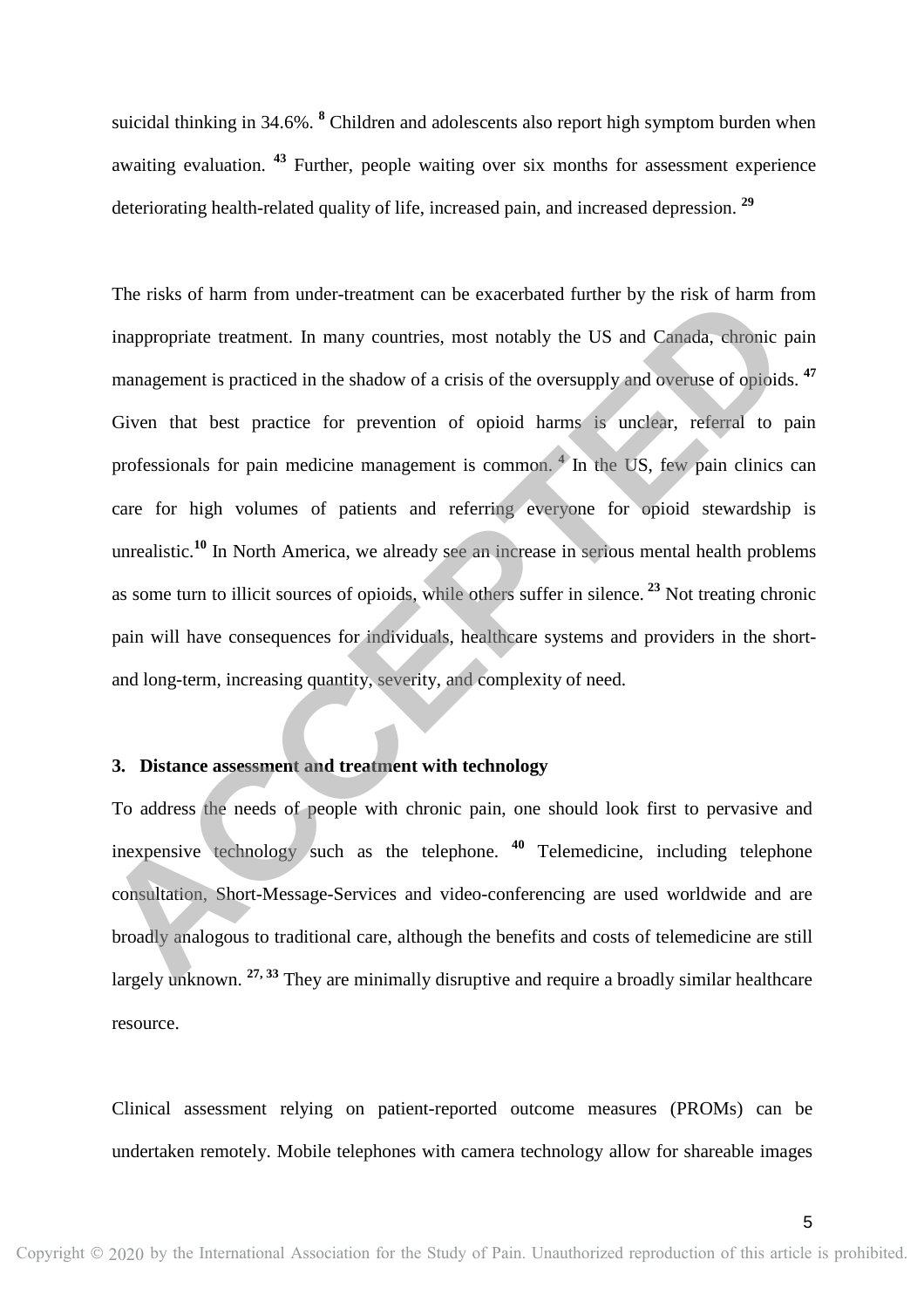of paper assessments. In addition, many local electronic health record (EHR) systems already allow electronic administration of measures. Several web-based systems have been optimised for people with pain, such as the CHOIR system in the US<sup>9</sup> or the PAIN OUT system in Europe.<sup>41</sup> Such systems allow clinicians to review measures prior to appointments. Interdisciplinary evaluations can be modified for distance use prior to the visit, supporting history and interview. Even aspects of the physical exam can be undertaken virtually, for example in judging appearance, movement, or in self-examination under guidance. While there are limitations to the lack of hands-on physical exam possible with telehealth, a modified virtual exam may allow an initial treatment plan to be started.

Pain self-management options are available using different technologies (e.g., the internet, email, computers, and 'smart' phones) which play a central role in health care provided to patients. Most studies have been concerned with remotely-delivered self-management interventions for chronic pain, undertaken at one's convenience and without having to leave the home. **11,13,14,42,45** These interventions aim to provide the same information and training in self-management skills as provided in face-to-face pain management programs but use technology in different ways. Interventions have been examined in controlled trials. **19,46** Interdisciplinary evaluations can be modified for distance use prior to the visit, supporting<br>history and interview. Even aspects of the physical exam can be undefiablen virtually, for<br>example in judging appearance, moveme

The focus on technology promises increased access and scalability, although evaluations of their impact in reaching scale are scarce. Several of these interventions are already freely available in some parts of the world, and many others are commercially in development or are being offered.**<sup>15</sup>** A caveat on commercially developed interventions, however, is the current lack of quality control over the content, security, and marketing claims. The burgeoning app market is a good example and caution should be exercised. **<sup>27</sup>**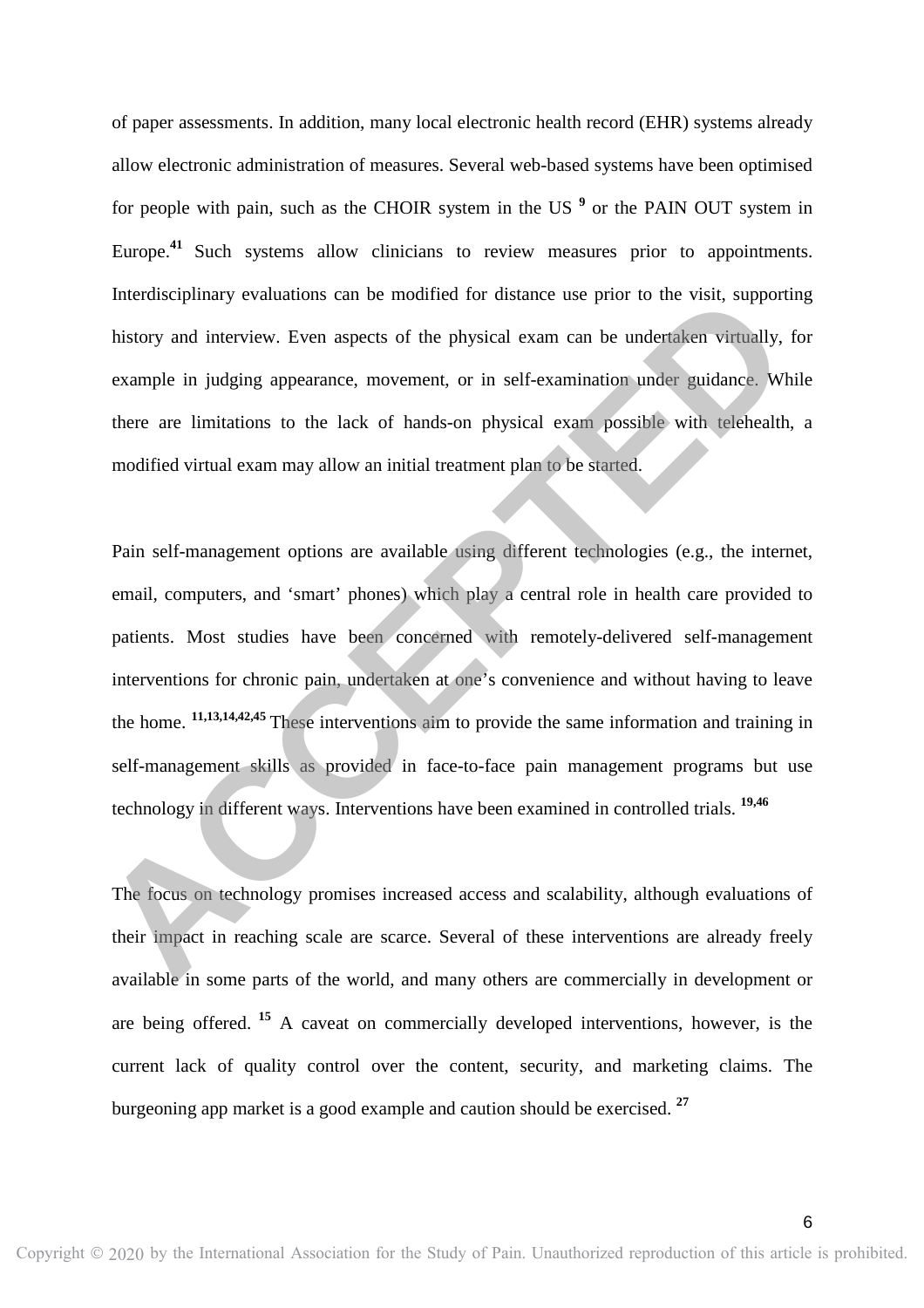Table 2 summarises guidance for those unfamiliar with telemedicine and digital treatments who are tasked with their rapid deployment.

#### **4. Evidence for efficacy and harm of telemedicine and DTx interventions**

Although telephones are in common clinical use, full-scale telemedicine for people with chronic pain is rare. In general, the evidence is similar to that from primary care studies and is cautiously optimistic, but recognizes barriers to implementation, unforeseen harm, and potential for inequity in access and use. **16,20,30,39**

Most innovation has been in the development of internet delivered therapies for people with chronic pain. Many remotely delivered programs can be accessed directly and have minimal requirements. In children and adolescents with mixed chronic pain (e.g., sickle cell disease, musculoskeletal pain, juvenile idiopathic arthritis, headache), remote psychological therapies delivered via the internet or mobile applications show small beneficial effects for reducing pain intensity, including headache severity, after treatment, but not maintained at follow-up.**<sup>19</sup>** The first Cochrane systematic review of technological interventions for chronic pain in adults found 15 studies with 2000 participants.**<sup>17</sup>** Several systematic reviews have been published since. **7,12,31,46** Reviews identify small to moderate reductions in pain, disability and distress in intervention groups compared to any control (including active, standard care, or waitlist control).<sup>7,31</sup> Unsurprisingly, when compared to only active control (e.g., face-to-face therapies), no difference in treatment effect was found between remote and in-person therapies. **<sup>31</sup>** Remotely delivered physical exercise interventions are also available, with benefits comparable to usual care for reducing pain, and beneficial compared to no treatment. Although telephones are in common clinical use, full-scale telemedicine for people with<br>chronic pain is rare. In general, the evidence is similar to that from primary care studies and<br>is cautionsly optimistic, but recogni

**1**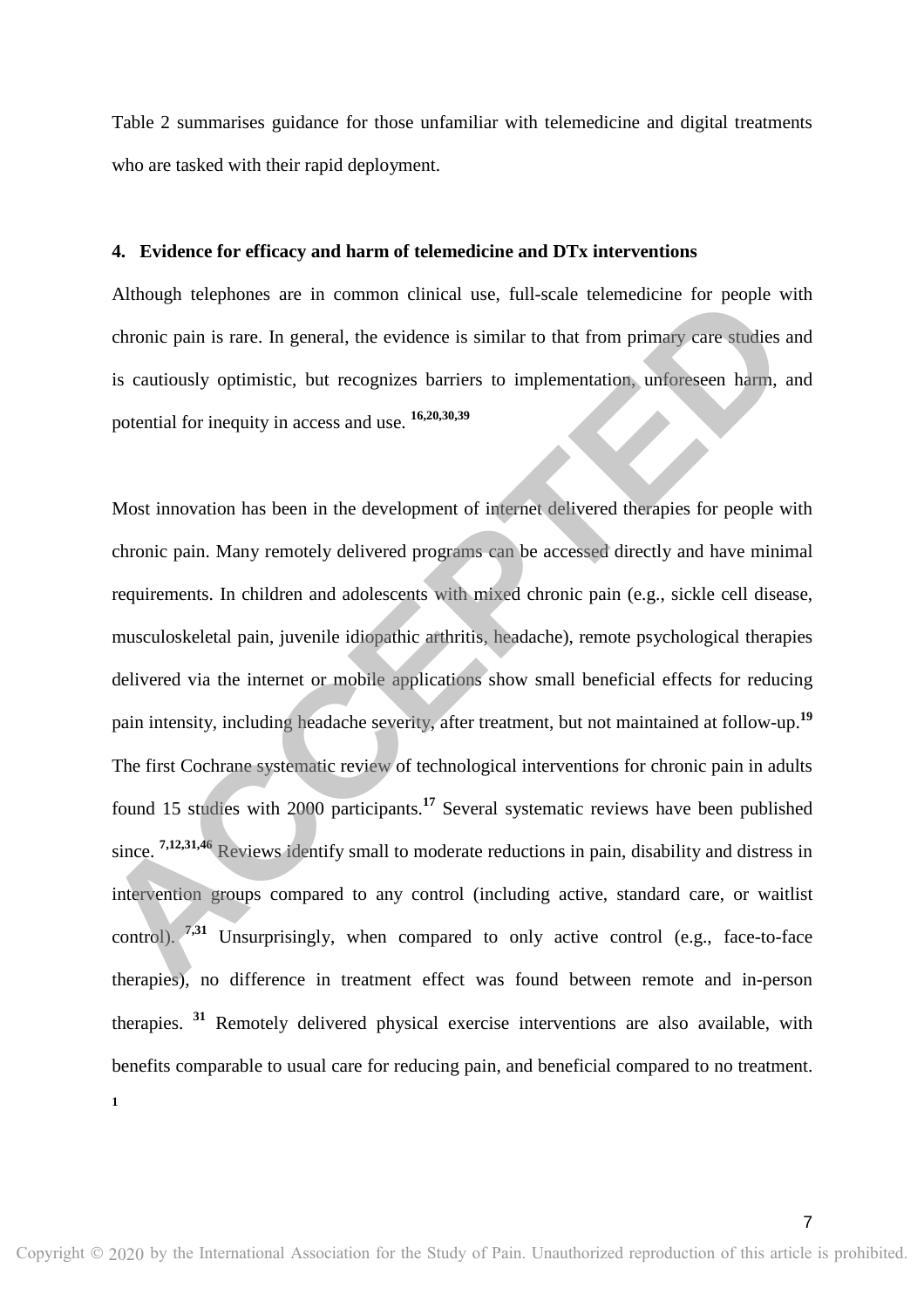Although promising, there are concerns related to the evidence underlying remote therapies; relatively few studies assessed for harm, and dropout can be substantial*.* Access and engagement are important to track and report, particularly as disadvantaged groups use technology less (e.g., older adults, disabled people). **<sup>2</sup>** 'Therapeutic alliance' is important but may be more challenging to establish, foster and maintain remotely. That said, a large trial delivering psychological therapy via an online pain course showed improvement in pain, disability, and emotional functioning compared to waiting list, but few differences between groups with varying amounts of therapist contact. **<sup>14</sup>** Understanding who struggles to engage and use eHealth provision is crucial to maximise effectiveness, as are concerns about privacy, transparency (e.g. therapist-generated vs. automated messages), and training needs of staff accustomed to face-to-face working. may be more challenging to establish, foster and maintain remotely. That said, a large trial<br>delivering psychological therapy via an online pain course showed improvement in pain,<br>disability, and emotional functioning comp

Virtual and augmented reality are rarely used with chronic pain but have potential for remote use, going beyond distraction, with a focus on improving function and reducing distress.**<sup>18</sup>** Early studies are promising but small. **21,25**

#### **5. Discussion**

Covid-19 will have consequences for people with chronic pain, a large population with the greatest global burden of disease. The downstream consequences of disrupting treatments for chronic pain have yet to be modelled but are likely to be substantial. Many healthcare professionals specialising in pain have skills directly relevant to the acute response to the pandemic and so will be redeployed; others may be able to maintain some service delivery to affected individuals.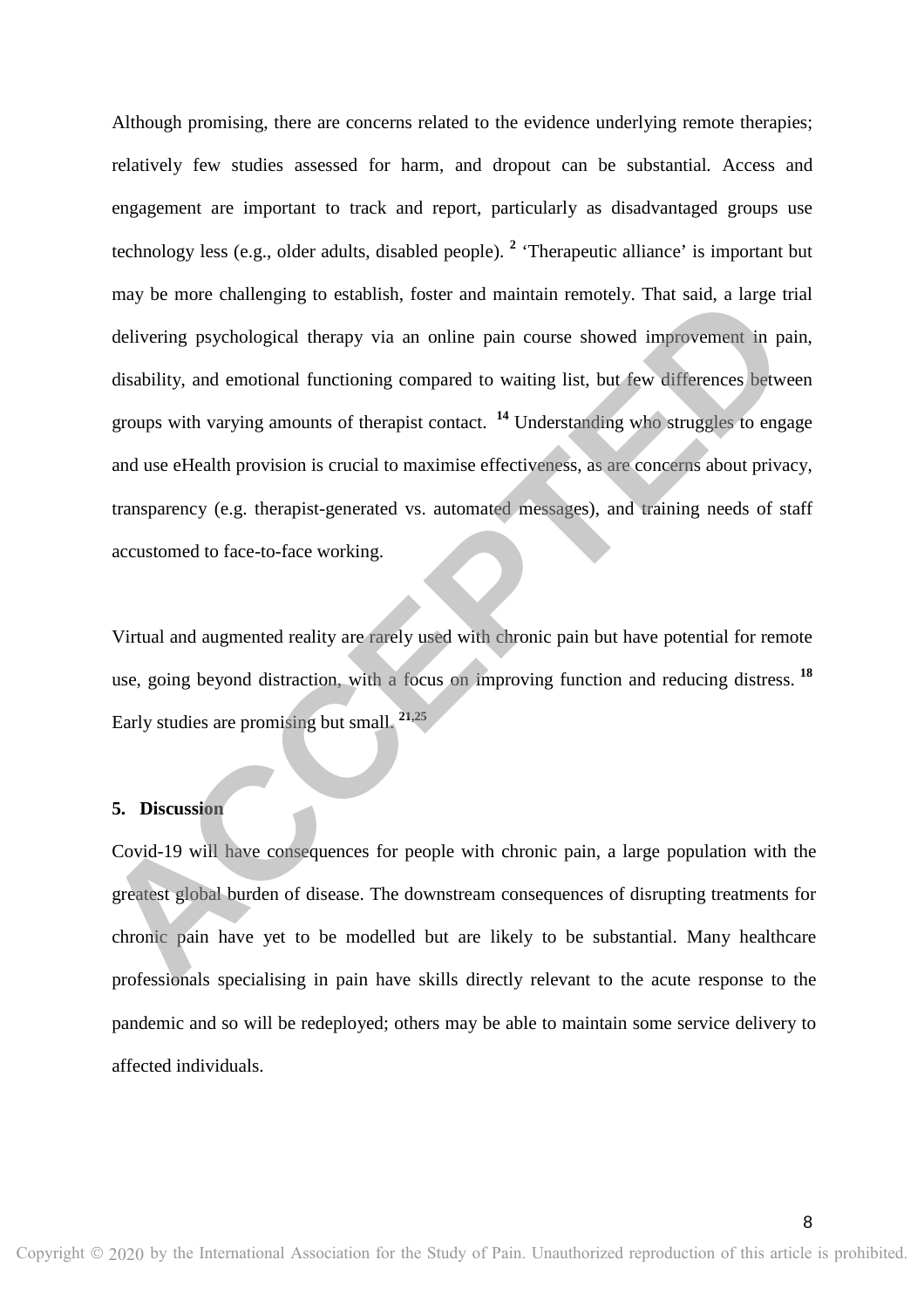Telemedicine and eHealth interventions for service delivery will be attempted and will be novel for many. Ubiquitous communication technology is relatively inexpensive to access. It is practically possible to communicate with patients if the personnel and infrastructure are available. In some treatments, such as psychologically-orientated self-management, investment in developing web-based or application-based platforms delivering pain selfmanagement has produced some evidence of efficacy and some products are freely available to download. Healthcare providers need to be aware that many of the behavioural components of e-health self-management are not only potentially helpful for managing pain, but also for emotional distress related to the Covid-19 pandemic. In Table 3 we suggest research priorities to improve the evidence for distance interventions and learn from this abrupt change in our practice. investment in developing web-based or application-based platforms delivering pain self-<br>management has produced some evidence of efficacy and some products are freely available<br>to download. Healthcare providers need to be

Changing practice in such an unplanned way will have positive and negative consequences, many unforeseen. Systems can establish protocols that can enable them to oversee, monitor, and capture important patient and provider outcomes and perspectives. When we come to redesign services after the pandemic we will need to share that experience and use it to learn what works, modify what does not work, and to build new models of care for people living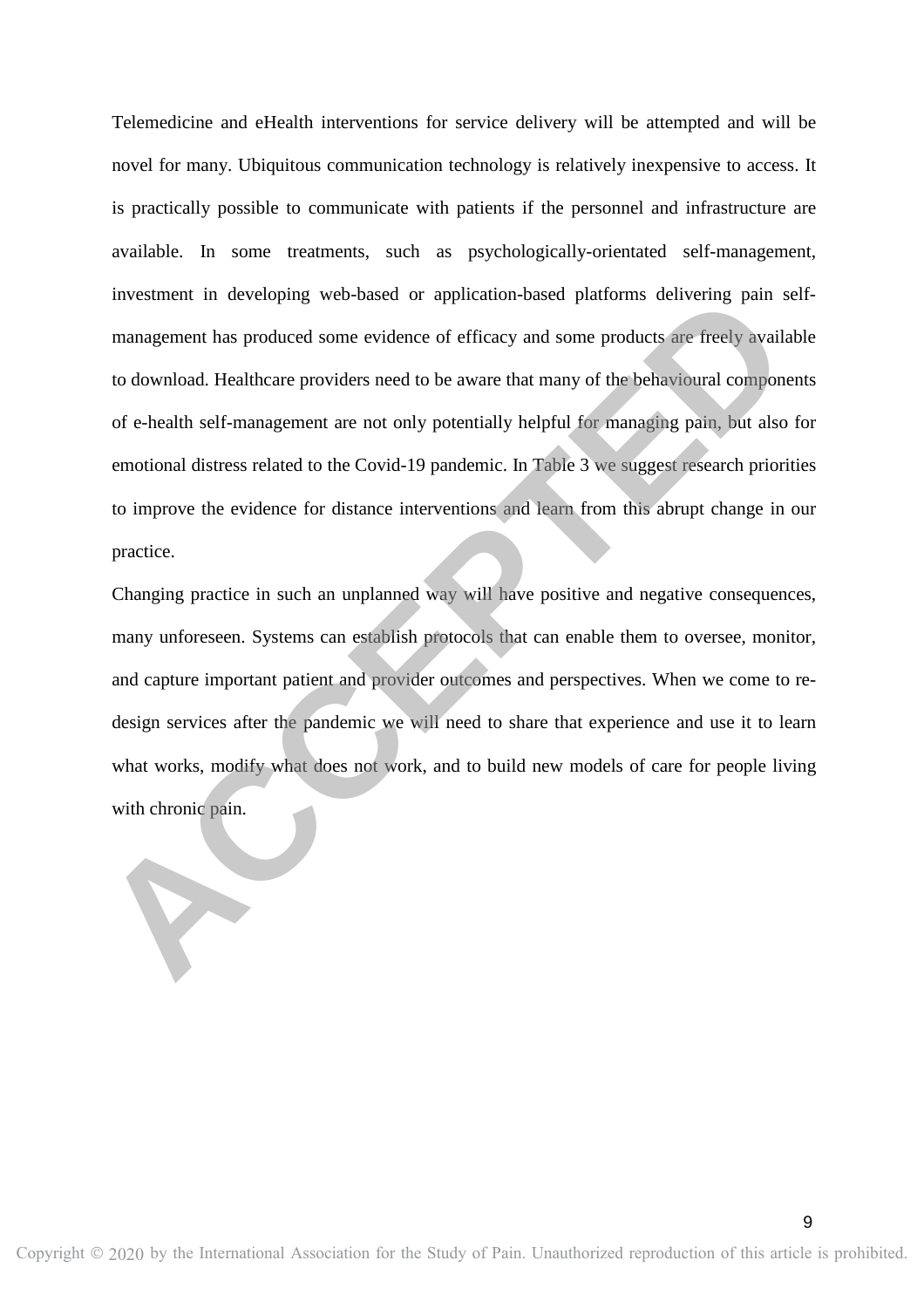#### **References**

- 1. Adamse C, Dekker-Van Weering M. G, van Etten-Jamaludin FS, & Stuiver MM. The effectiveness of exercise-based telemedicine on pain, physical activity and quality of life in the treatment of chronic pain: A systematic review. J Telemed Telecare 2018; 24: 511- 526.
- 2. Arnberg FK, Linton SJ, Hultcrantz M, Heintz E, & Jonsson U. Internet-delivered psychological treatments for mood and anxiety disorders: a systematic review of their efficacy, safety, and cost-effectiveness. PloS one 2014; 9: e98118. 526.<br>
2. Amberg FK, Linton SJ, Hultcrantz M, Heintz E, & Jonsson U. Internet-delivered<br>
psychological treatments for mood and anxiety disorders: a systematic review of their<br>
efficacy, safety, and cost-effectiveness. PloS
	- 3. Badalato GM, Kaag M, Lee R, Vora A, Burnett A, the AUA Telemedicine Workgroup. Role of telemedicine in urology: contemporary practice patterns and future directions. Urology Practice 2020; 7: 122-126.
	- 4. Barnett ML. Opioid prescribing in the midst of crisis myths and realities. NEJM 2020; 382:1086-1088.
	- 5. Blyth FM. The demography of chronic pain: an overview in 'Chronic pain epidemiology: from aetiology to public health', in P. Croft, FM Blyth, D van der Windt (eds.) Oxford University Press, 2010. ISBN 9780199235766
	- 6. Blyth FM, Van Der Windt DA, Croft PR. Chronic Disabling Pain: A Significant Public Health Problem. Am J Prev Med 2015; 49: 98-101.
	- 7. Buhrman M, Gordh T, Andersson G. Internet interventions for chronic pain including headache: a systematic review. Internet Interv 2016; l4: 17-34.
	- 8. Choiniere MD, Dion P, Peng R, Banner P, Barton A, Boulanger AJ, Clark A, Gordon D, Guerriere MC, Geurtin HM, Intrater S, LeFort SM, Lynch ME, Moulin DE, Ong-Lam M, Racine, M. Rashiq S, Shir Y, Taenzer P. Ware M. The Canadian STOP-PAIN Project-part 1: Who are the patients on the waitlists of multidisciplinary pain treatment facilities? Can J Anesth 2010; 57: 539-548.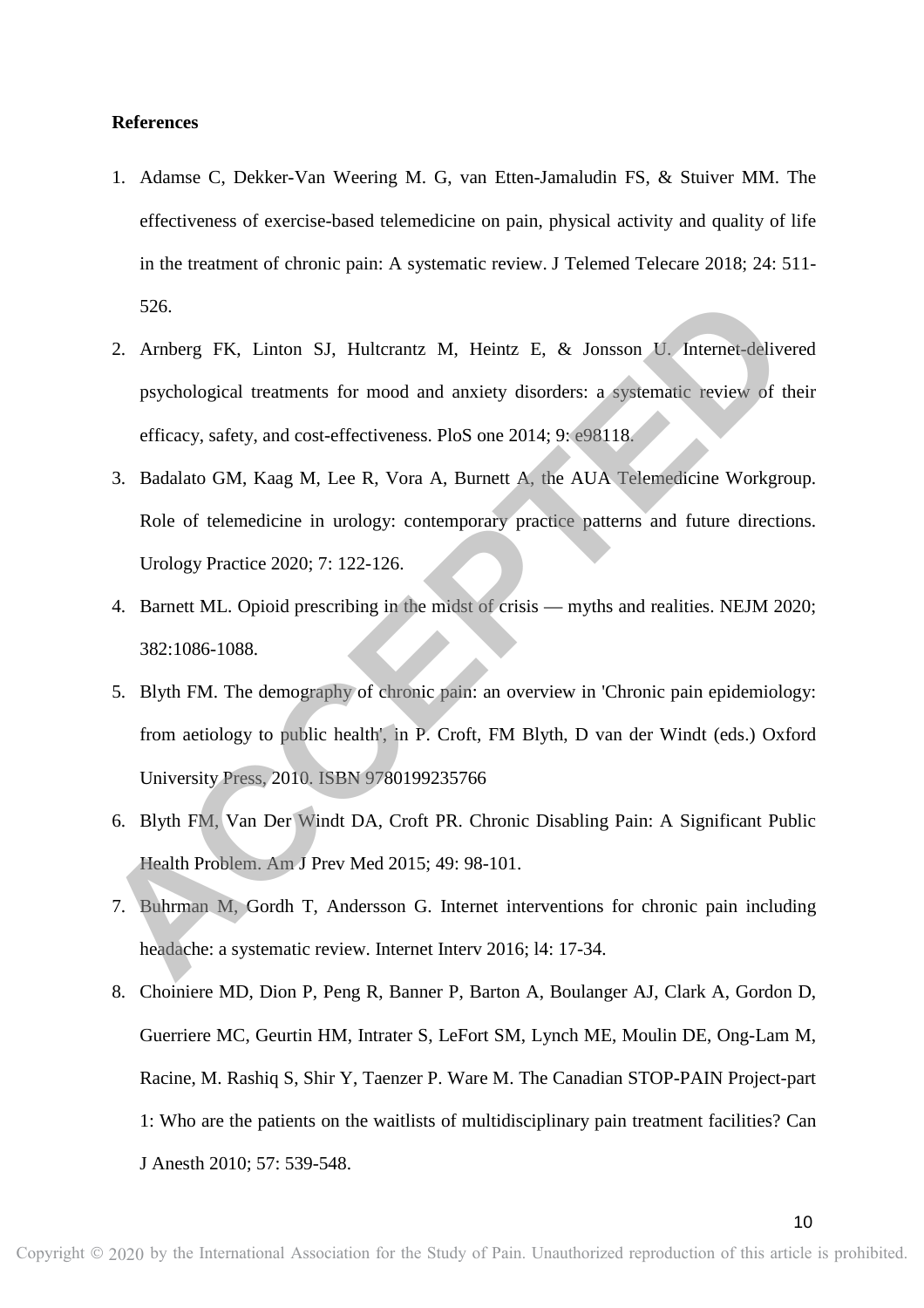- 9. Comerci GJ, Katzman J, Duhigg DO. Controlling the swing of the pendulum. NEJM 2018; 378: 691-693.
- 10. Connelly M, Schanberg LE, Ardoin S, Blakley M, Carrasco R, Chira P, Hayward K, Ibarra M, Kimura Y, Kingsbury DJ, Klein-Gitelman MS, Lawson E, Stinson J. Multisite randomized clinical trial evaluating an online self-management program for adolescents with juvenile idiopathic arthritis. Journal of pediatric psychology 2019; 44: 363-374.
- 11. Dario AB, Cabral AM, Almeida L, Ferreira ML, Refshauge K, Simic M, Pappas E, Ferreira PH. (2017). Effectiveness of telehealth-based interventions in the management of non-specific low back pain: a systematic review with meta-analysis. Spine J 2017; 17: 1342-1351.
- 12. Dear BF, Titov N, Perry KN, Johnston L, Wootton BM, Terides MD, Rapee RM, Hudson JL. The Pain Course: a randomised controlled trial of a clinician-guided Internet-delivered cognitive behaviour therapy program for managing chronic pain and emotional wellbeing. Pain 2013; 154: 942-950. randomized clinical trial evaluating an online self-management program for adolescents<br>with juvenile idiopathic arthritis. Journal of pediatric psychology 2019; 44: 363-374,<br>11. Dario AB, Cabral AM, Almeida L, Ferreira ML,
	- 13. Dear BF, Gandy M, Karin E, Staples LG, Johnston L, Fogliati VJ, Wooton BM, Terides MD, Kayrouz R, Perry KN, Sharpe L, Nicholas MK, Titov N. The Pain Course: a randomised controlled trial examining an internet-delivered pain management program when provided with different levels of clinician support. Pain 2015; 156: 1920-1935.
	- 14. DTAlliance: https://dtxalliance.org/ Accessed March 26th 2020.
	- 15. Eaton LH, Godfrey DS, Langford DJ, Rue T, Tauben DJ, Doorenbos AZ. Telementoring for improving primary care provider knowledge and competence in managing chronic pain: A randomised controlled trial. J Telemed Telecare 2020; 26 :21-7.
	- 16. Eccleston C, Fisher E, Brown R, Craig L, Duggan GB, Rosser BA, Keogh E. Psychological therapies (Internet‐delivered) for the management of chronic pain in adults. Cochrane Database of Syst Rev 2014;(2):CD010152.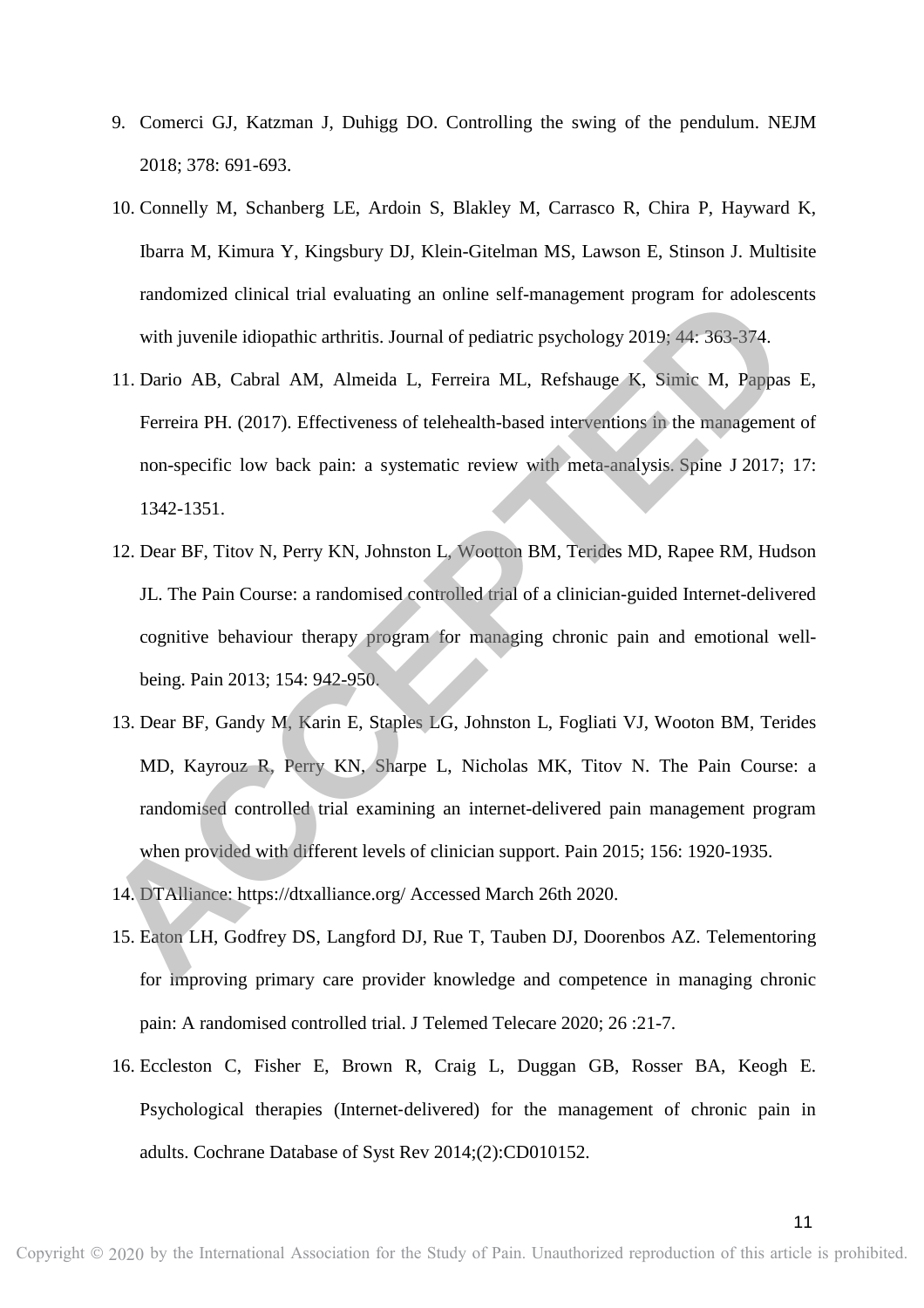- 17. Eccleston C, Tabor A, Keogh E. Using advanced technologies to improve access to treatment, to improve treatment, and to directly alter experience. In DC Turk & RJ Gatchel (eds) Psychological approaches to pain management (3rd Edition). New York, Guilford Press 2018, p289-301.ISBN 9781462528530.
- 18. Fisher E, Law E, Dudeney J, Eccleston C, Palermo TM. Psychological therapies (remotely delivered) for the management of chronic and recurrent pain in children and adolescents. Cochrane Database of Syst Rev 2019;(4): CD011118.
- 19. Furlan AD, Zhao J, Voth J, Hassan S, Dubin R, Stinson JN, Jaglal S, Fabico R, Smith AJ, Taenzer P, Flannery JF. Evaluation of an innovative tele-education intervention in chronic pain management for primary care clinicians practicing in underserved areas. J Telemed Telecare 2019; 25: 484-92. 18. Fisher E, Law E, Dudeney J, Ecclesion C, Palermo TM. Psychological therapies (remotely<br>delivered) for the management of chronic and recurrent pain in children and<br>adolescents. Cochrane Database of Syst Rev 2019;(4): CD
	- 20. Garrett B, Taverner T, McDade P. Virtual reality as an adjunct home therapy in chronic pain management: an exploratory study. JMIR Med Inform 2017;5(2): e11.
	- 21. Geenhalgh T, Wherton J, Shaw S, Morrison C. Video consultations for covid-19: an opportunity in a crisis? BMJ 2020; 368: m998.
	- 22. Glod S. The Other Victims of the Opioid Epidemic. NEJM 2017; 376: 2101-2102.
	- 23. Hollander JE, Carr BG. Virutally perfect? Telemedicine for Covid-19. NEJM 2020: DOI: 10.1056/NEJMp2003539
	- 24. Jones T, Moore T, Choo J. The impact of virtual reality on chronic pain. PloS one 2016;11(12).
	- 25. Kroenke K, Theobald D, Wu J, Norton K, Morrison G, Carpenter J, Tu W. Effect of telecare management on pain and depression in patients with cancer: A randomised controlled trial. JAMA 2010; 304: 163-171.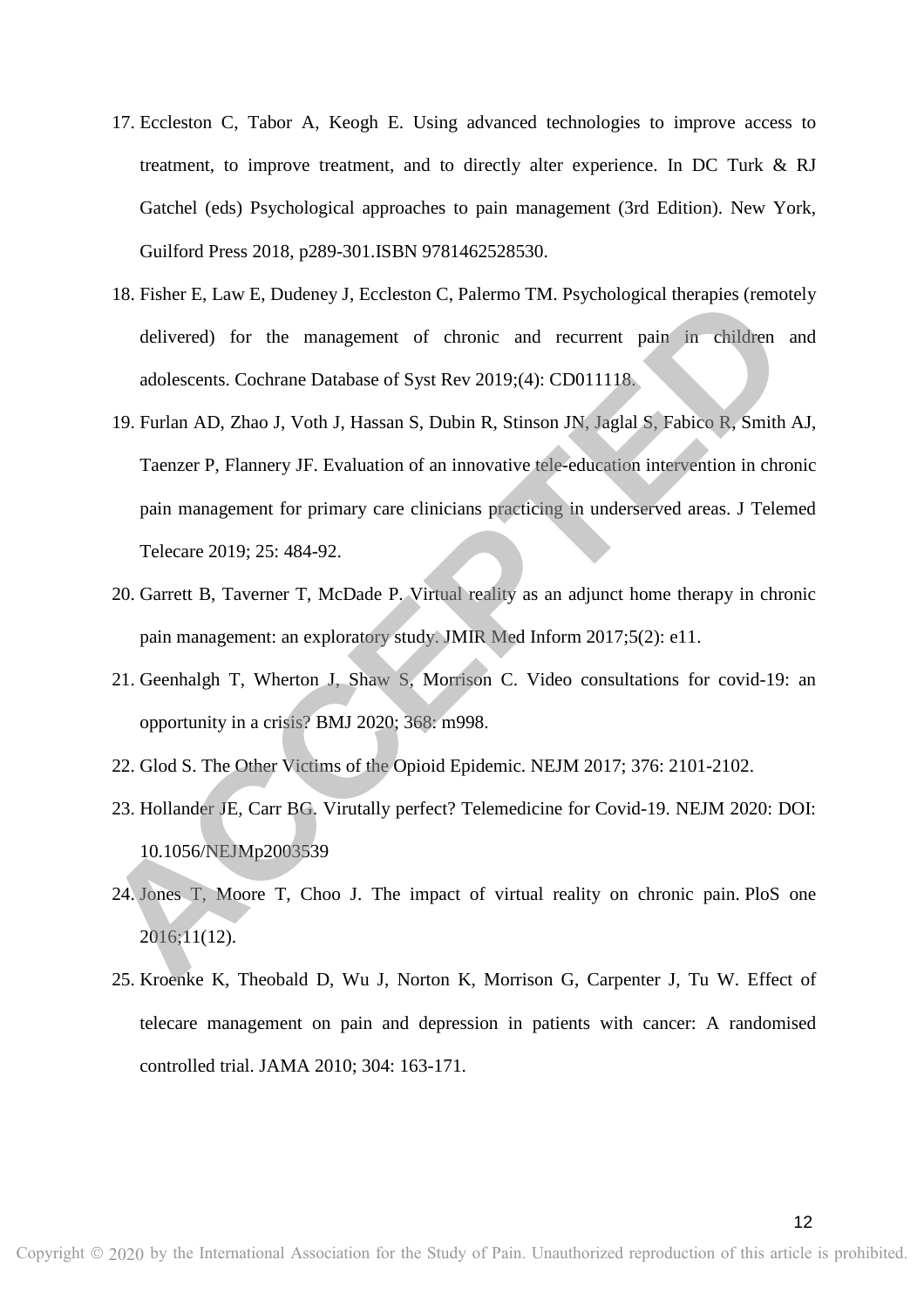- 26. Lalloo C, Shah U, Birnie KA, Davies-Chalmers C, Rivera J, Stinson J, Campbell F. Commercially Available Smartphone Apps to Support Postoperative Pain Self-Management: Scoping Review. JMIR Mhealth Uhealth 2017; 5: e162
- 27. Lynch ME, Campbell FA, Clark AJ, Dunbar MJ, Goldstein D, Peng P, Stinson J, Tupper H. A systematic review of the effect of waiting for treatment for chronic pain. Pain 2008; 136: 97-116.
- 28. Mariano TY, Wan L, Edwards RR, Jamison RN. Online teletherapy for chronic pain: A systematic review. J Telemed Telecare 2019: DOI1357633X19871746.
- 29. Martorella G, Boitor M, Berube M, Fredericks S, Le May S, Gélinas C. Tailored webbased interventions for pain: systematic review and meta-analysis. JIMR 2017; 19: e385.
- 30. Maunder RG; Lancee WJ; Balderson KE; Bennett JP; Borgundvaag B; Evans S; Fernandes CM; Goldbloom DS; Gupta M; Hunter JJ; McGillis Hall L; Nagle LM; Pain C; Peczeniuk SS; Raymond G; Read N; Rourke SB; Steinberg RJ; Stewart TE; Van De Velde-Coke S; Veldhorst GG; Wasylenki DA. Long-term psychological and occupational effects of providing hospital healthcare during SARS outbreak. Emerg Infect Dis 2006; 12: 1924-32. H. A systematic review of the effect of waiting for treatment for chronic pain. Pain 2008;<br>
136: 97-116.<br>
28. Mariano TY, Wan L, Edwards RR, Jamison RN. Online teletherapy for chronic pain: A<br>
systematic review. J Telemed
	- 31. McGeary DD, McGear CA, Gatchel RJ. A comprehensive review of telehealth for pain management: Where are we and the way ahead. Pain Practice 2012; 12: 570-577.
	- 32. Melville KM, Casey LM, Kavanagh DJ. Dropout from Internet‐based treatment for psychological disorders. British Journal of Clinical Psychology 2010; 49: 455-471.
	- 33. Merchant RM, Lurie N. Social media and emergency preparedness in response to novel coronavirus. JAMA 2020:DOI 10.1001/jama.2020.4469
	- 34. Moo LR, Gately ME, Jafri Z, Shirk SD. Home-based video telemedicine for dementia management. Clin Gerontol 2020; 43: 193-203.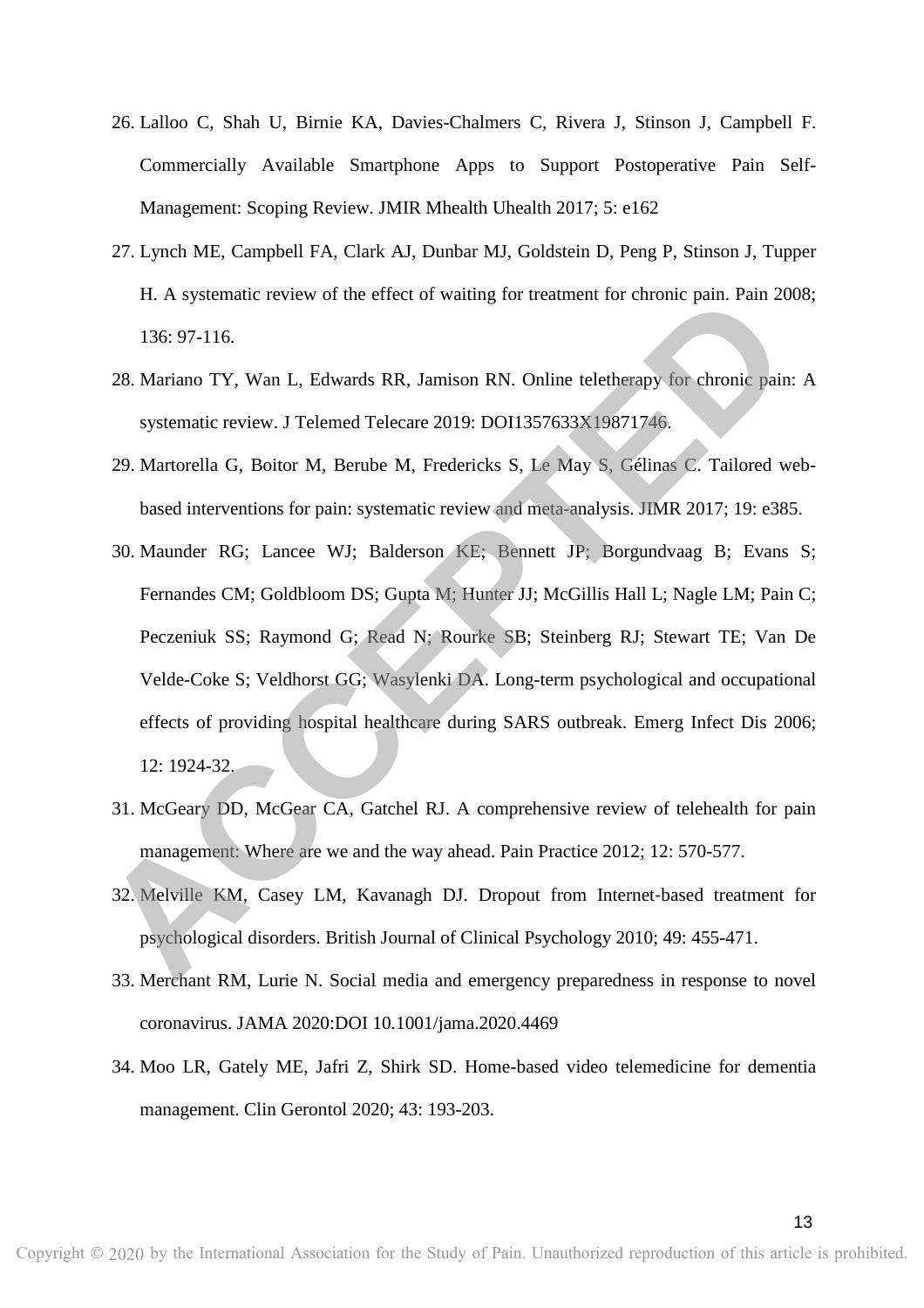- 35. O'Brien KM, Hodder RK, Wiggers J, Williams A, Campbell E, Wolfenden L, Yoong SL, Tzelepis F, Kamper SJ, Williams, C. M. Effectiveness of telephone-based interventions for managing osteoarthritis and spinal pain: a systematic review and meta-analysis. PeerJ 2018; 6: e5846.
- 36. Our World in Data: https://ourworldindata.org/technology-adoption#mobile-phoneadoption. Accessed March 26th 2020.
- 37. Palermo TM, Law EF, Fales J, Bromberg MH, Jessen-Fiddick T, Tai G. Internet-delivered cognitive-behavioral treatment for adolescents with chronic pain and their parents: a randomized controlled multicenter trial. Pain 2016; 157: 174-185.
- 38. Palermo TM, Slack M, Zhou C, Aaron R. Fisher E, Rodriguez S. Waiting for a pediatric chronic pain clinic evaluation: a prospective study characterizing waiting times and symptom trajectories. J Pain, 2019; 20: 339-347.
- 39. Rice AS, Smith BH, Blyth FM. Pain and the global burden of disease. Pain 2016; 157: 791-796.
- 40. Rini C, Porter LS, Somers TJ, McKee DC, DeVellis RF, Smith M, Winkel G, Ahern DK, Goldman R, Stiller JL, Mariani C, Patterson C, Jordan JM, Caldwell DS, Keefe FJ. Automated Internet-based pain coping skills training to manage osteoarthritis pain: a randomized controlled trial. Pain 2015; 156: 837-848. 36. Our World in Data: https://ourworldindata.org/technology-adoption#nobile-phone-<br>adoption. Accessed March 26th 2020.<br>
37. Palermo TM, Law EF, Fales J, Bromberg MH, Jessen-Fiddick T. Tai G, Internet-delivered<br>
cognitive-
	- 41. Slattery BW, Haugh S, O'Connor L, Francis K, Dwyer CP, O'Higgins S, Egan J, McGuire BE. An evaluation of the effectiveness of the modalities used to deliver electronic health interventions for chronic pain: systematic review with network meta-analysis. J Med Internet Res 2019; 21: e11086.
	- 42. Stannard C. Opioids for pain in Europe: Differing problems and differing solutions (p 225-242). In: Eccleston C, Wells C, Morlion B (eds.) European Pain Management, Oxford University Press, Oxford, 2018.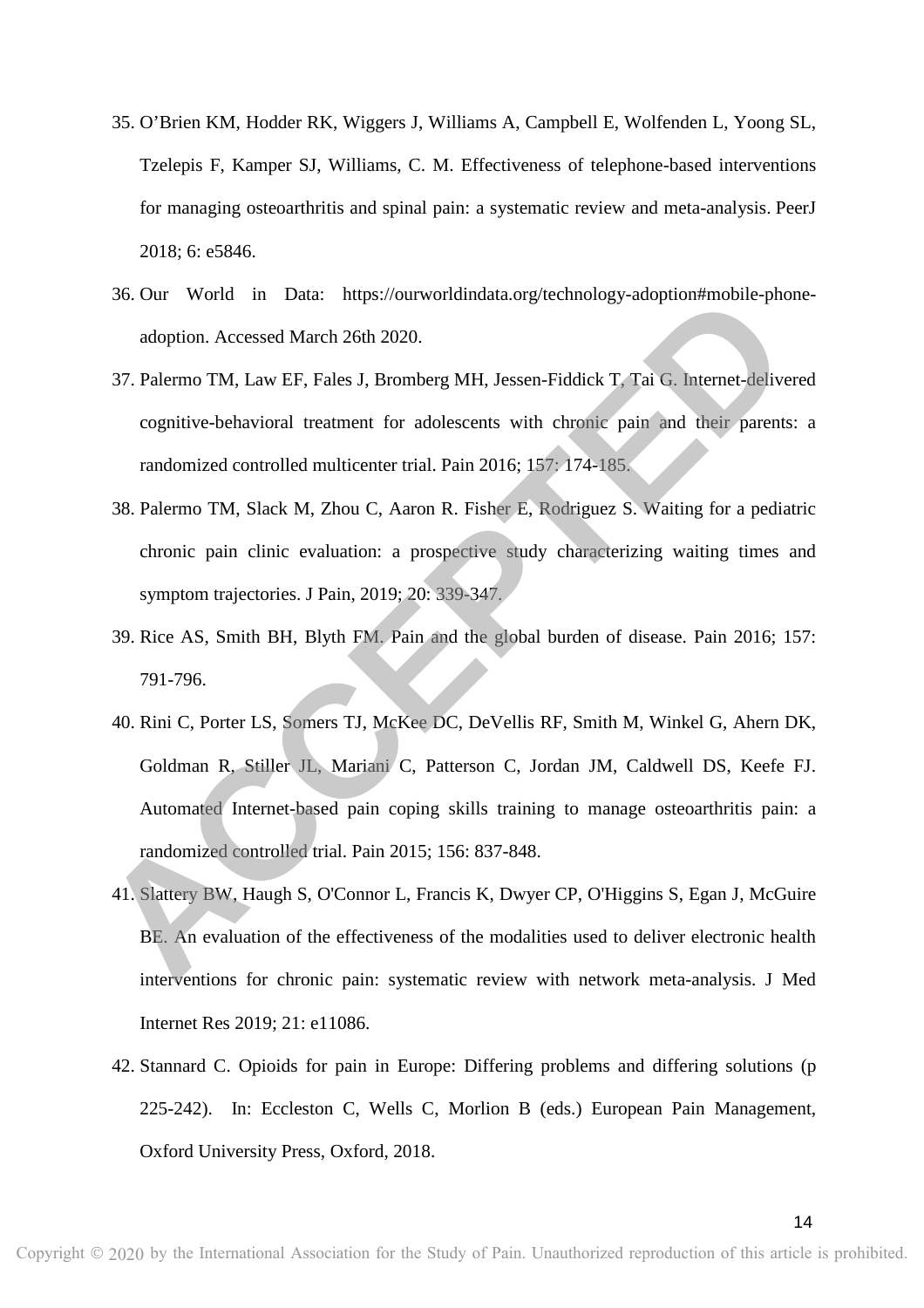- 43. Struminger BB, Arora S. Leveraging Telehealth to Improve Health Care Access in Rural America: It Takes More Than Bandwidth. Ann Intern Med. 2019; 171: 376-377. doi:10.7326/M19-1200.
- 44. Wetherington E, Eccleston C, Gay G, Gooberman-Hill R, Schofield P, Bacon E, Dombrowski W, Jamison R, Rothman M, Meador L, Kenien C, Pillemer K, Lockenhoff C, Reid MC. Establishing a research agenda on mobile health technologies and later-life pain using an evidence-based consensus conference approach. Clinical Journal of Pain, 2018; 12: 1416-1423. Dombrowski W, Jamison R, Rothman M, Meador L, Kenien C, Pillemer K, Lockenhoff<br>
C, Reid MC. Establishing a research agenda on mobile health technologies and later-life<br>
pain using an evidence-based consensus conference app
	- 45. Zachrison KS, Boggs KM, Hayden EM, Espinola JA, Camargo Jr CA. Understanding barriers to telemedicine implementation in rural emergency departments. Annals of Emergency Medicine 2020; 75: 392–399.

### **Acknowledgements**

No funding was provided for any author on this paper, and there are no known conflicts of interest for any author. We are grateful for the PAIN Editorial Office, for the peer reviewers, and for the publishers for working quickly on this paper.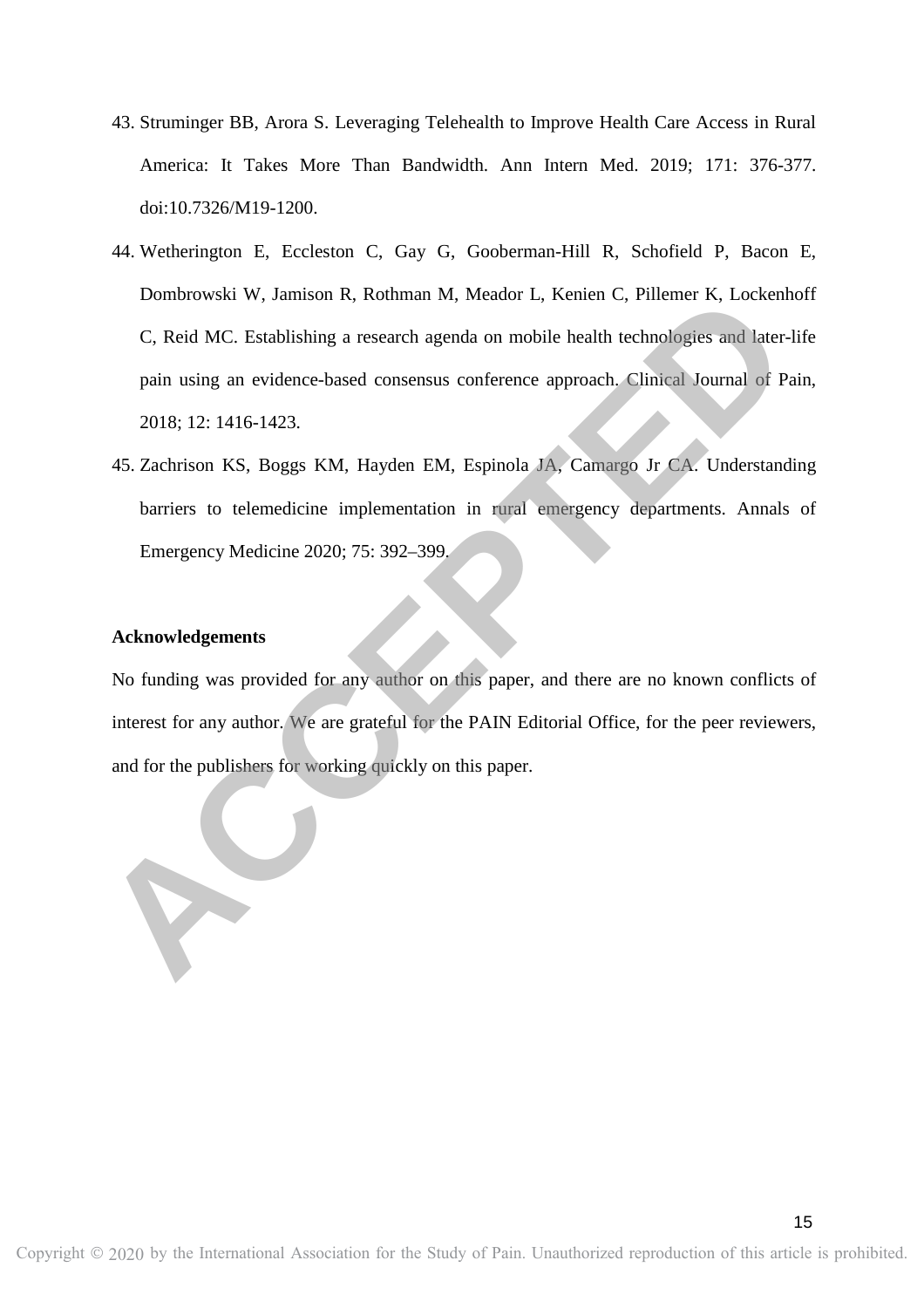| Table 1: Definitions and terminology used in remotely supported pain management |  |  |
|---------------------------------------------------------------------------------|--|--|
|                                                                                 |  |  |

| Term            | Definition                                                                      |  |  |  |
|-----------------|---------------------------------------------------------------------------------|--|--|--|
| Telehealth and  | Telemedicine is the older term used more narrowly to refer to: "the             |  |  |  |
| Telemedicine    | use of technologies and telecommunication systems to administer                 |  |  |  |
|                 | healthcare to patients who are geographically separated from providers."        |  |  |  |
|                 | 38                                                                              |  |  |  |
|                 |                                                                                 |  |  |  |
|                 | Telehealth is a the more modern broader term referring to all possible          |  |  |  |
|                 | health and social care use of technology: "Telehealth is defined as the         |  |  |  |
|                 | delivery and facilitation of health and health-related services including       |  |  |  |
|                 | medical care, provider and patient education, health information                |  |  |  |
|                 | services, and self-care via telecommunications and digital                      |  |  |  |
|                 | communication technologies. Live video conferencing, mobile health              |  |  |  |
|                 | apps, "store and forward" electronic transmission, and remote patient           |  |  |  |
|                 | monitoring (RPM) are examples of technologies used in telehealth." 38           |  |  |  |
| eHealth         | Electronic health (eHealth) is the "cost-effective and secure use of            |  |  |  |
|                 | information and communications technologies in support of health and            |  |  |  |
|                 | health-related fields, including health-care services, health surveillance,     |  |  |  |
|                 | health literature, and health education, knowledge and research." <sup>1</sup>  |  |  |  |
| mHealth         | Mobile health (mHealth) refers to "healthcare applications and                  |  |  |  |
|                 | programs patients use on their smartphones, tablets, or laptops. These          |  |  |  |
|                 | applications allow patients to track health measurements, set medication        |  |  |  |
|                 | and appointment reminders, and share information with clinicians." 38           |  |  |  |
| Virtual Reality | Virtual reality uses two- or three-dimensional technology to allow              |  |  |  |
|                 | patients to access and interact within an often immersive 'virtual world'.      |  |  |  |
|                 | Virtual reality requires multisensory input to create this world. <sup>28</sup> |  |  |  |
| Augmented       | Augmented reality involves a transparent screen or projection, or a             |  |  |  |
| reality         | virtual image being overlaid onto the physical world around us. It              |  |  |  |
|                 | involves maintaining intact perception of the real world with a digital         |  |  |  |
|                 | object or presence inserted into the world.                                     |  |  |  |
| Remote          | Meeting with a patient via telephone, cellular phone, the internet or other     |  |  |  |
| treatment or    | electronic media in place of or in addition to conventional face-to-face        |  |  |  |
| therapy         | visits to deliver treatment (term is most often used in psychotherapy).         |  |  |  |
| <b>DTx</b>      | "Digital therapeutics (DTx) deliver evidence-based therapeutic                  |  |  |  |
|                 | interventions to patients that are driven by high quality software              |  |  |  |
|                 | programs to prevent, manage, or treat a medical disorder or disease.            |  |  |  |
|                 | They are used independently or together with medications, devices, or           |  |  |  |
|                 | other therapies to optimize patient care and health outcomes. DTx               |  |  |  |
|                 | products incorporate advanced technology best practices relating to             |  |  |  |
|                 | design, clinical validation, usability, and data security." <sup>15</sup>       |  |  |  |

16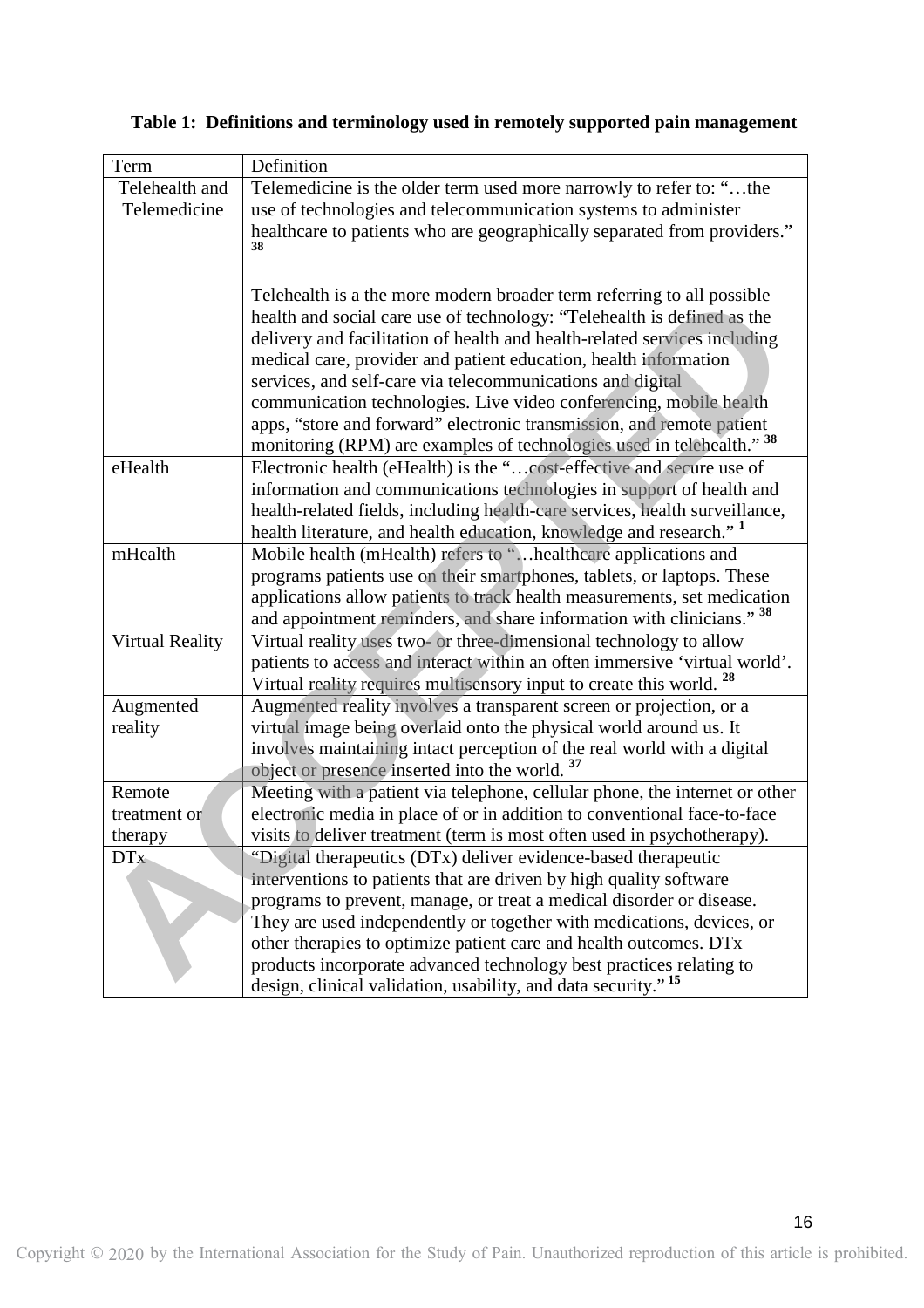## **Table 2: Practical recommendations for the rapid introduction of remotely supported pain management**

- 1. *Get to know your technology options*: Understand the technology available and how to make the best experience possible for the patient. Consider audio and video quality, background distractions, and lighting. If using videoconferencing, be sure you are positioned to make proper eye contact with the patient and are not looking at other screens. If possible, maintain your contacts with patients on a regular basis (e.g. once a week or once a month) and avoid switching to PRN contact only.
- 2. *Technical problems are OK*: If technical issues are encountered during the session, use the opportunity to model and practice effective problem-solving skills with the patient. Have a backup option agreed upon with the patient in advance.
- 3. *Appointment scheduling considerations*: Ask patients to schedule sessions with you at a time and in a place that is relatively free of distractions so that they will be able to focus on your discussion. Problem solve with patients to find a time when they are free from caring responsibilities, when privacy is possible, and that does not conflict with their partner's remote work. In the case of child or adolescent patients, help to structure the session to allow time with both the child and parent. Whenever multiple people are in the room ask for introductions of all present. make the best experience possible for the patient. Consider audio and video quality,<br>background distractions, and lighting. If using videoconferencing, be sure you are<br>positioned to make proper eye contact with the patient
	- 4. *Complementary resources*: Identify the remote intervention options available to the patient, which may include a combination of pure self-help (e.g., books, online materials, web-based intervention, smartphone app), and/or remote sessions with the healthcare provider. Use an "information prescription" to identify a self-help recommendation and refer the patient to use it.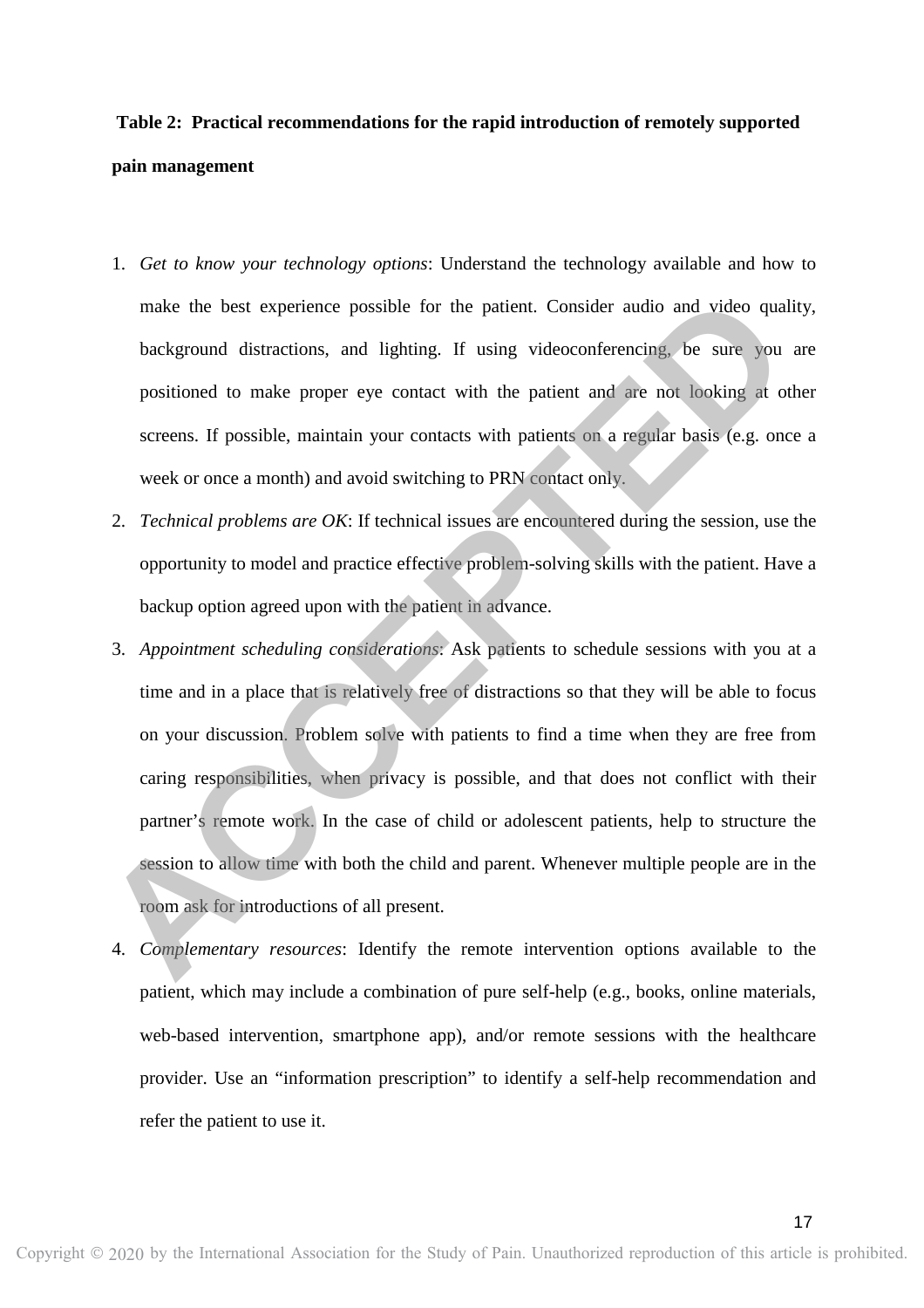- 5. *Reinforce positives*: Remote sessions provide an opportunity for healthcare providers to positively reinforce patients' self-management efforts. One of the best ways to do this is to ask for details about strategy use (e.g. what strategies seem to work, where and when did you use the strategy, what was the outcome). Ask patients about how they motivated themselves to use that strategy and how things went differently when they used it. If patients are using self-help online interventions, ask patients specifically what part of the online programme or app they have reached and how they have been using the strategies.
- 6. *Problem solve*: Work with the patient to problem solve around difficulties in managing pain. Use a patient-centered approach that encourages them to identify barriers and implement potential solutions. Context is all-important. The current context of Covid-19 brings specific challenges to problem solving, and potential anxiety behaviour should be accounted for.
- 7. *Experiential learning:* If possible, include some experiential learning in the session, i.e. work with the patient on a task that may help them in managing pain. This might take the form of helping them develop a daily schedule for their pain management efforts (i.e. taking medication, doing physical exercises, engaging in physical activities that are meaningful to them). Or it might involve guiding the patient through a brief imagery, meditation, or relaxation exercise. Try to enhance patient mastery of the task by asking the patient what about the task or exercise was easier for them (and why) and what challenges they experienced and how they might address them. themselves to use that strategy and how things went differently when they used it. If<br>patients are using self-help online interventions, ask patients specifically what pat of the<br>online programme or app they have reached a
	- 8. *Setting goals:* At the end of the session, work with the patient to identify specific goals that are meaningful to them and do-able that they should complete before your next session. Let them know you will start the next session by going over the goals with them.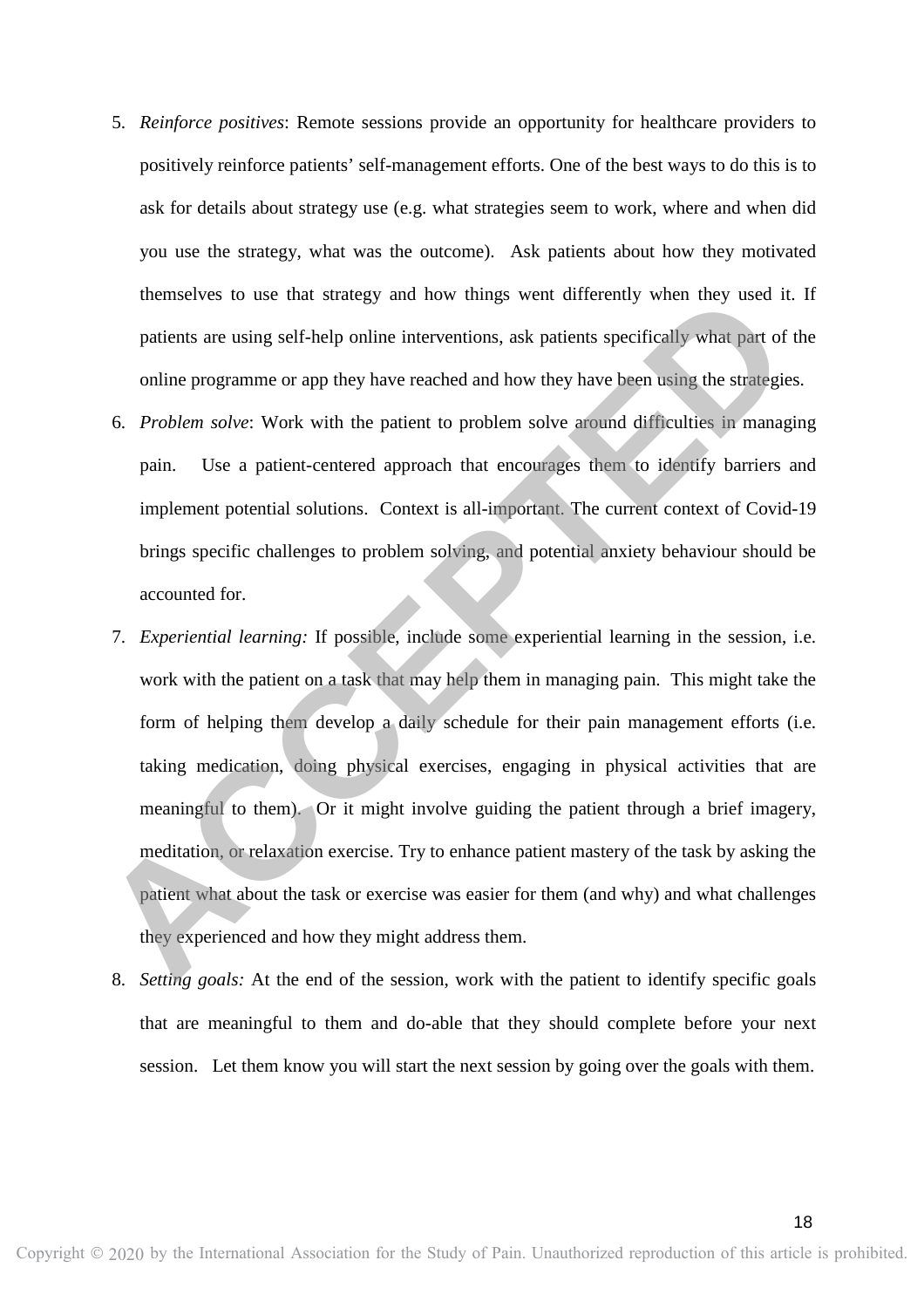- 9. *Self-help activities*: Integrate self-help activities into the overall treatment goals. At the end of the session, assign patients a specific self-help task to complete before the next session (e.g., download app, work through the first exercise).
- 10. *Remember the context*: Always be flexible: this is a stressful time for everyone, but particularly for those with long-term conditions. Each patient will be dealing with extra pressures (e.g., financial, childcare, health of others) that may be influence her or his pain and ability to cope. particularly for those with long-term conditions. Each patient will be dealing with extra<br>pressures (e.g., financial, childcare, health of others) that may be influence her or his pain<br>and ability to cope.

19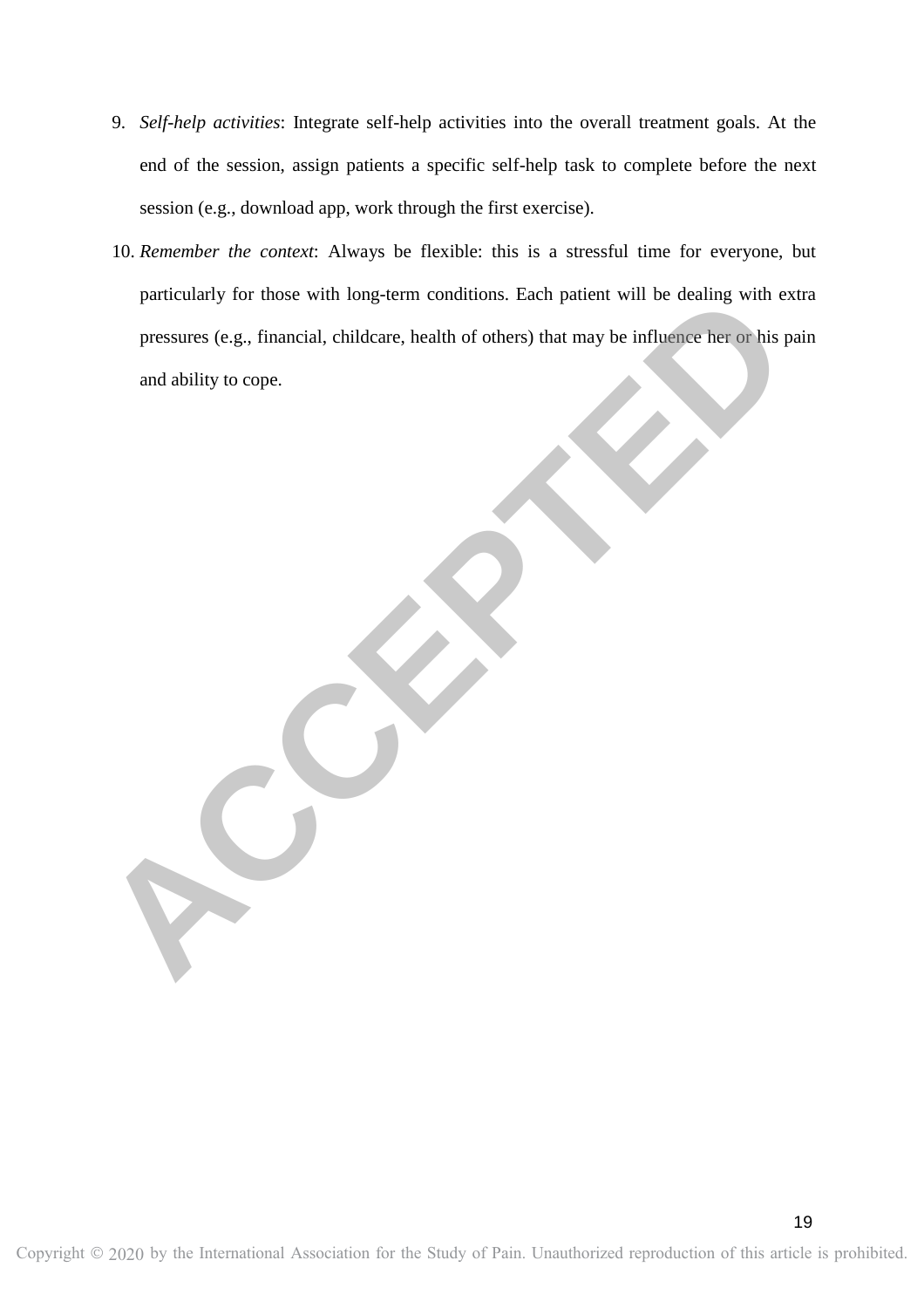# **Table 3. Research priorities for remotely supported (e-health) pain management services**

- 1. Translational research on how behavioural science can be used effectively in remotely supported or delivered services.
- 2. Clinical trials, real world evaluations, and n-of-1 evaluations of efficacy and safety of individual assessment and treatment approaches.
- 3. Implementation science to study factors that determine eHealth intervention uptake, use, continued use (or stopping), satisfaction, and preferences for eHealth interventions from the perspective of patients, healthcare providers, and healthcare systems.
- 4. Studies exploring novel ways to use mHealth treatments: e.g. using video-over internet to guide patients through learned coping skills as they engage in challenging tasks, exploring ways to meaningfully involve significant others in treatment.
- 5. Identify best practice for combining face to face treatment with telehealth services: e.g. studies testing e-health strategies for enhancing engagement with on-site pain services or research examining optimal approaches for using eHealth interventions to extend and build upon gains initially achieved in face to face encounters. supported or delivered services.<br>
2. Clinical trials, real world evaluations, and n-of-1 evaluations of efficacy and safety of<br>
individual assessment and treatment approaches.<br>
3. Implementation science to study factors th
	- 6. Theory-based studies of mediators that explain the benefits of telemedicine treatments (e.g. increases in self-efficacy, therapeutic alliance, or social support).
	- 7. Study how to best integrate mHealth innovations for ecological momentary assessment using new wearable technologies for activity monitoring, geolocation, movement, and physiological monitoring.
	- 8. Study how best to integrate mHealth innovations for ecological momentary intervention using portable and wearable technology for just-in-time or near-time messaging or instruction.